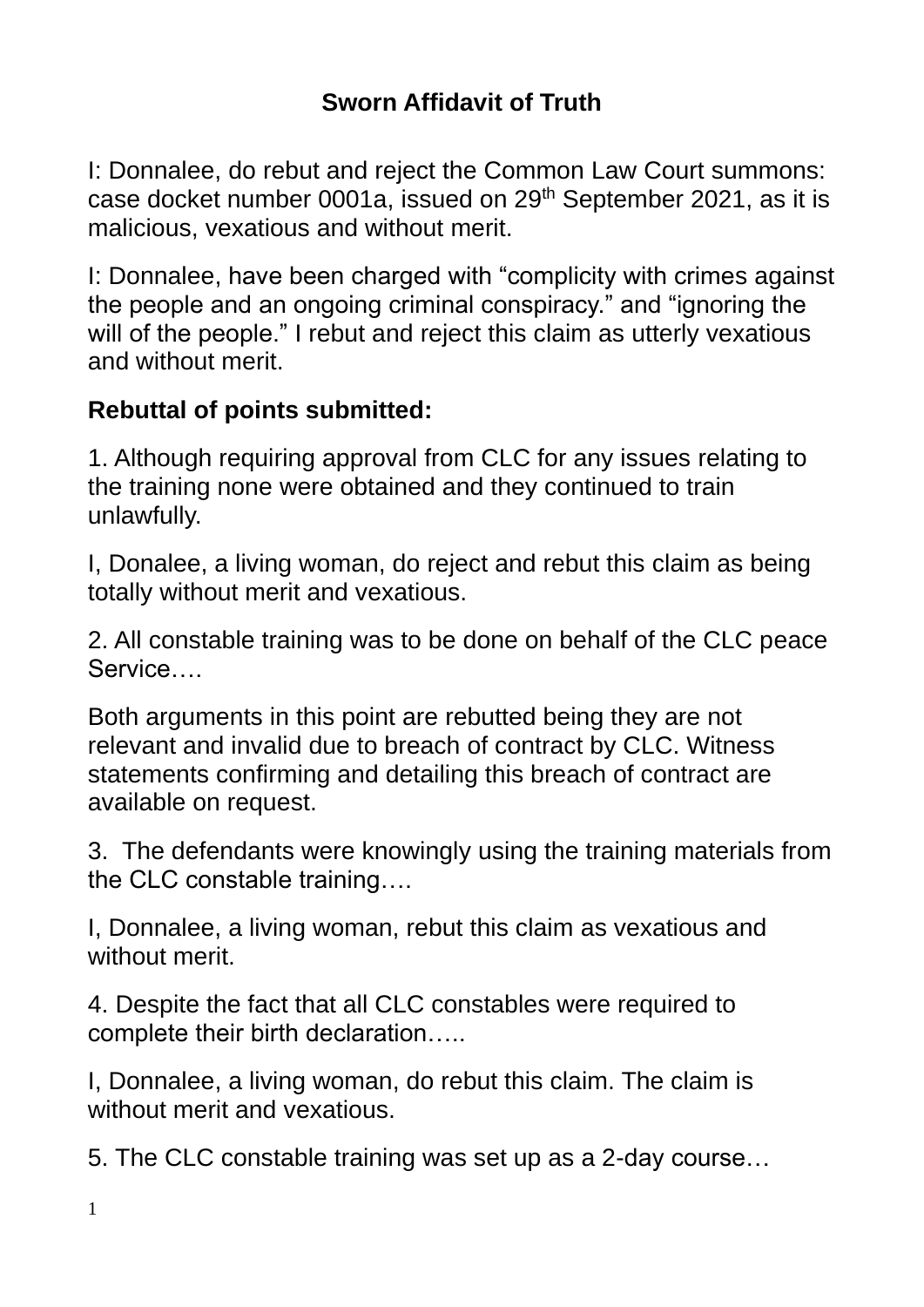I, Donnalee, a living woman, do rebut this claim as vexatious and without merit

6. No permission was obtained to charge a fee….

I, Donnalee, a living woman, do rebut this claim as vexatious and without merit.

7. The defendants were involved with the set up of a new website…

I, Donnalee, a living woman, do rebut this claim as vexatious and without merit

8. Paperwork issued to the applicants stated…

I, Donnalee, a living woman, do rebut this claim as vexatious and without merit.

9. The defendants failed to confirm appointment of constables….

I, Donnalee, a living woman, do rebut this claim as vexatious and without merit.

10. The defendants failed to obtain the relevant information….

I, Donnalee, a living woman, do rebut this claim as vexatious and without merit.

11. The defendants confirmed they had unlawfully allowed an infiltrator…..

I, Donnalee, a living woman, do rebut this claim as vexatious and without merit.

12. The defendants had obtained limited information for the training but unlawfully refused to pass it on…

I, Donnalee, a living woman, do rebut this claim as vexatious and without merit.

13. The trainers cut short the training course….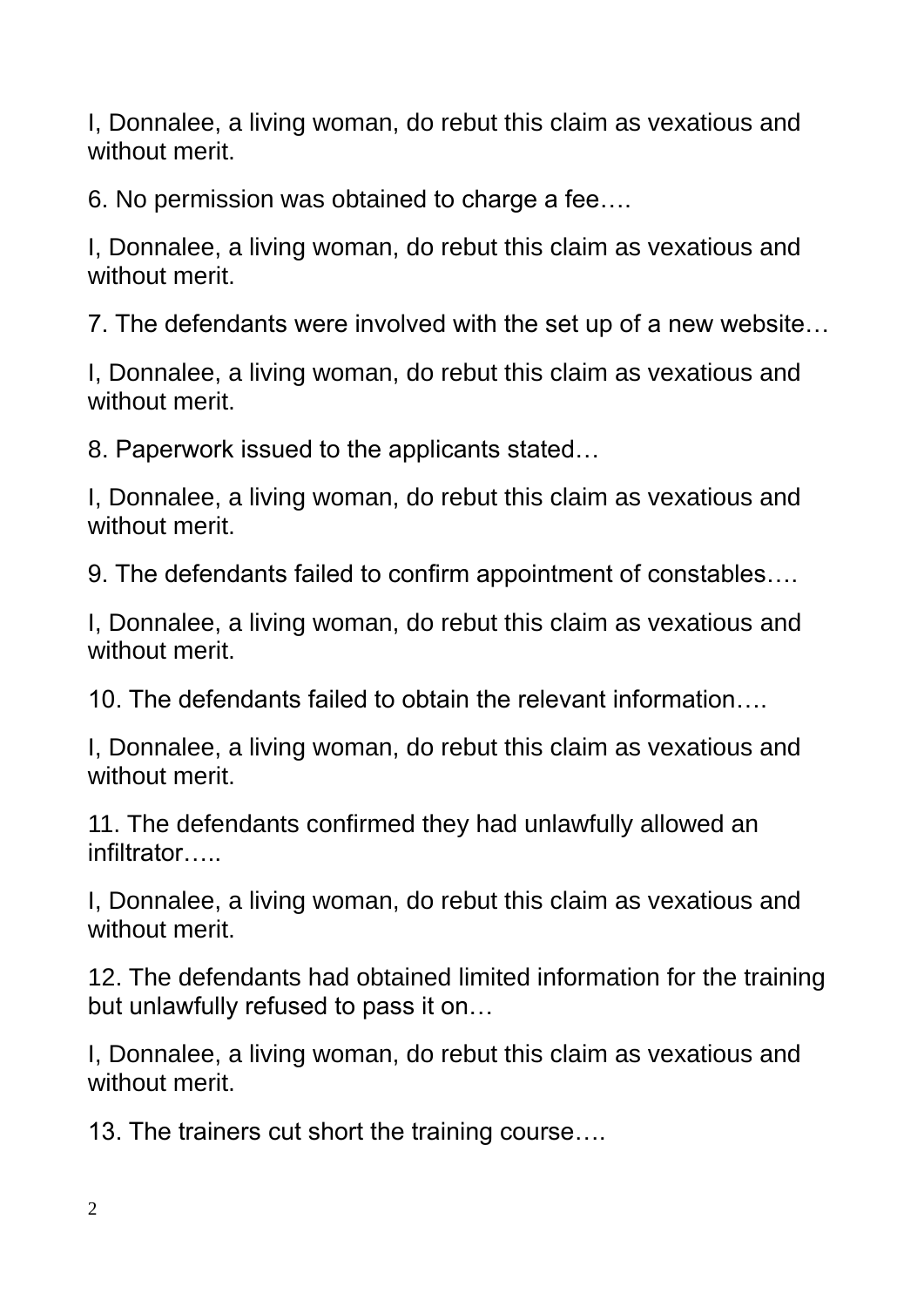I, Donnalee, a living woman, do rebut this claim as vexatious and without merit.

14. while cutting the course short….

I, Donnalee, a living woman, do rebut this claim as vexatious and without merit.

15. The defendants have allowed one of their previous trainers to commit fraud….

I, Donnalee, a living woman, can neither rebut nor accept this claim unless the claimant discloses the name of the alleged "previous trainer."

16. When called to discuss these issues the defendant set up a meeting….

I, Donnalee, a living woman, do rebut this claim as not applicable to me.

17. The defendant issued a video message….

I, Donnalee, a living woman, do rebut this claim as not applicable to me.

18. The common law court was unable to issue appropriate certification….

I, Donnalee, a living woman, do rebut this claim as vexatious and without merit.

## **Statement of Truth:**

I, Donnalee, a living woman, do swear in front of these witnesses below that the statements I make are true and factual to the best of my knowledge, and that I make said statements with full liability and penalties of perjury.

By: Donnalee otf Andrews